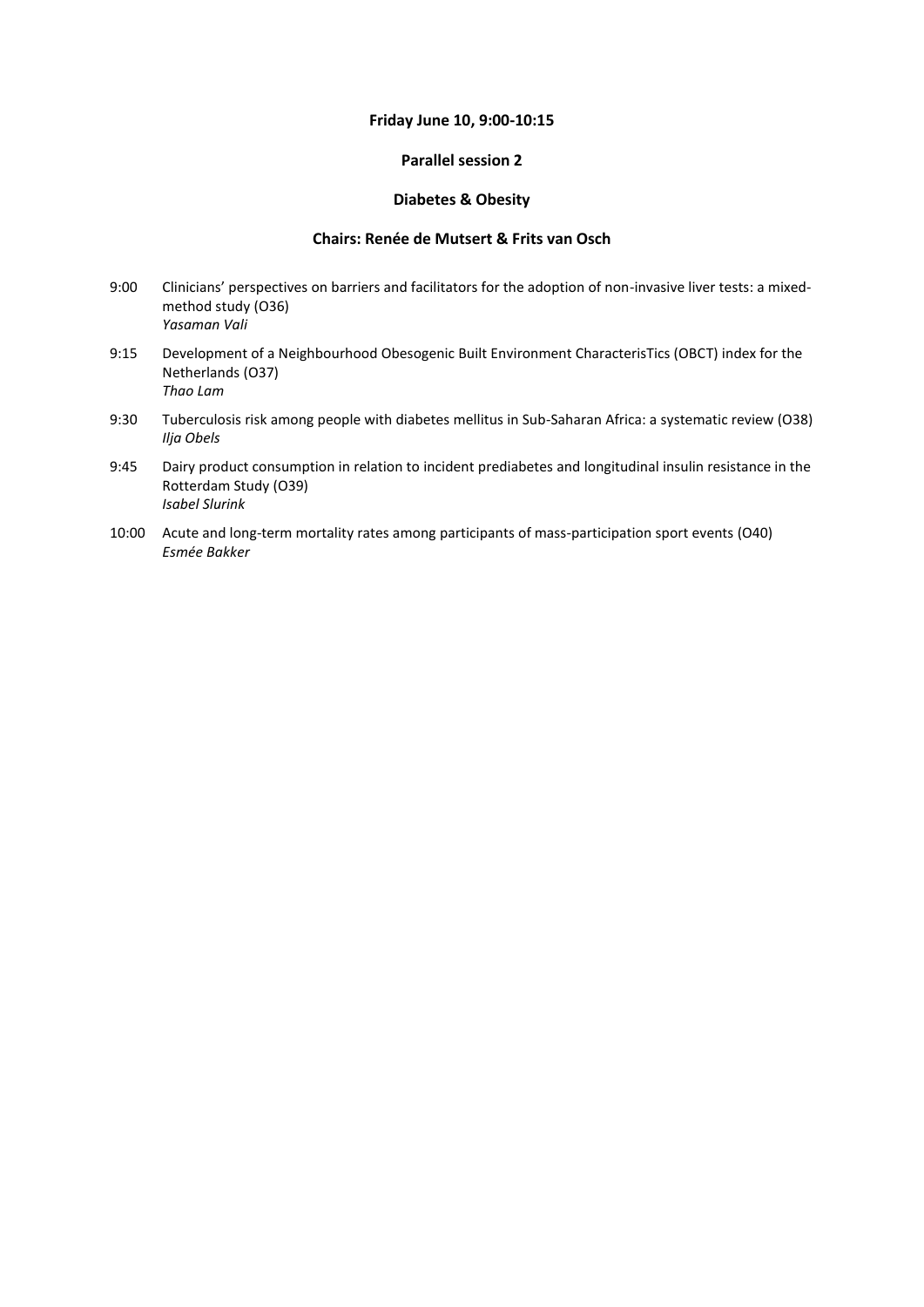## **O36. Clinicians' perspectives on barriers and facilitators for the adoption of non-invasive liver tests: a mixed-method study.**

*Vali Y., Department of Epidemiology and Data Science, Amsterdam University Medical Center, Amsterdam, The Netherlands*

*Eijk R., Athena Institute, Faculty of Science, VU University Amsterdam, Amsterdam, The Netherlands Hicks T., NIHR Newcastle In Vitro Diagnostics Co-Operative, Translational and Clinical Research Institute, Newcastle upon Tyne Hospitals Foundation Trust, Newcastle upon Tyne, UK Jones W.S., NIHR Newcastle In Vitro Diagnostics Co-Operative, Translational and Clinical Research Institute, Newcastle upon Tyne Hospitals Foundation Trust, Newcastle upon Tyne, UK*

*Suklan J., NIHR Newcastle In Vitro Diagnostics Co-Operative, Translational and Clinical Research Institute, Newcastle upon Tyne Hospitals Foundation Trust, Newcastle upon Tyne, UK Holleboom A.G., Department of Internal and Vascular Medicine, Amsterdam University Medical* 

*Centres, location AMC, Amsterdam, The Netherlands*

*Ratziu V., Assistance Publique-Hôpitaux de Paris, hôpital Beaujon, University Paris-Diderot, Paris, France*

*Langendam M.W., Department of Epidemiology and Data Science, Amsterdam University Medical Center, Amsterdam, The Netherlands*

*Anstee Q.M., The Newcastle Liver Research Group, Translational & Clinical Research Institute, Faculty of Medical Sciences, Newcastle University, The Newcastle NIHR Biomedical Research Centre, Newcastle upon Tyne Hospitals NHS Trust, Newcastle upon Tyne, UK*

*Bossuyt P.M.M., Department of Epidemiology and Data Science, Amsterdam University Medical Center, Amsterdam, The Netherlands*

Background: In parallel with the international rise of obesity and diabetes, the prevalence of nonalcoholic fatty liver disease (NAFLD) is also increasing. Multiple non-invasive tests (NITs) have been developed to evaluate NAFLD patients. However, their availability varies from country to country, and little is known about their implementation and adoption in clinical practice. This study aimed to explore clinicians' perspectives on barriers and facilitators that influence the adoption of NITs.

Method: This cross-sectional study was performed using an exploratory mixed-methods approach. Twenty-seven clinicians from eight different countries with different specialties filled in our questionnaire. Of those, 16 participated in semi-structured interviews. Qualitative and quantitative data were collected and summarized using the recently published Non-adoption, Abandonment, Scale-up, Spread, and Sustainability (NASSS) framework for new medical technologies in healthcare organizations on seven domains: 1) the condition, 2) the technology, 3) the value proposition, 4) the adopters, 5) the organization, 6) the wider system, and 7) adaptation over time.

Results: Several factors were reported as influencing the uptake of NITs. Among those, insufficient awareness of tests, impractical practice guidelines not yet built upon robust evidence for specific patient populations and care settings, need for extra training to perform the tests, difficult interpretation, and insufficient reimbursement were perceived as the most important barriers. Other factors were indicated as important facilitating factors: ease of use and quick measurement process, evidence showing better performance compared to other available tests, local champions (clinicians with special interest in and knowledge about the tests), proper payment system and existence of resources in academic hospitals.

Conclusion: Clinicians see the adoption of NITs for NAFLD as a complex process that is modulated by several factors, such as robust evidence, practical guidelines, a proper payment system, and local champions. Future research could explore perspectives from other stakeholders on the adoption of NITs.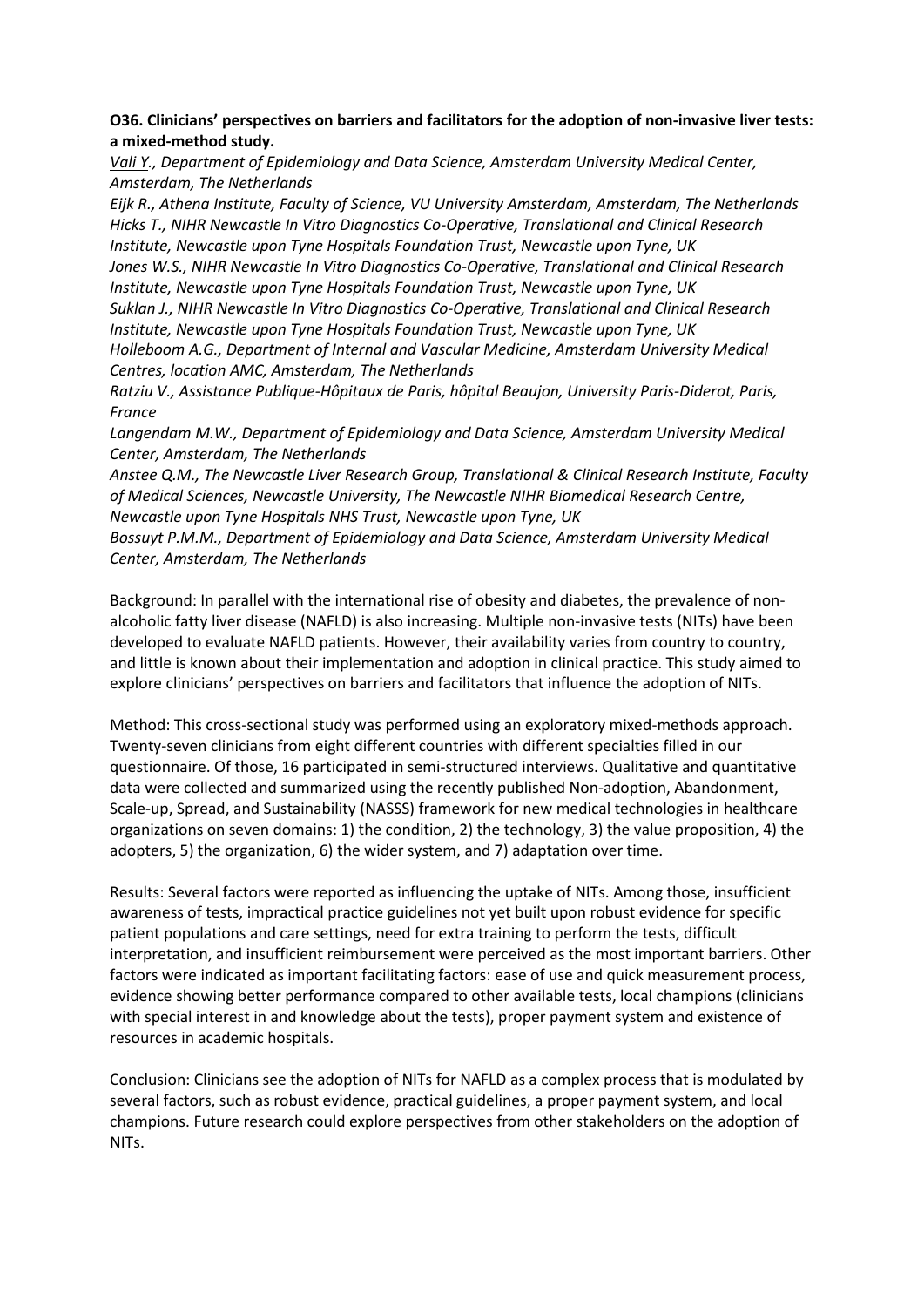# **O37. Development of a Neighbourhood Obesogenic Built Environment CharacterisTics (OBCT) index for the Netherlands.**

Lam T.M., Department of Epidemiology and Data Science, Amsterdam UMC, Vrije Universiteit *Amsterdam, Amsterdam Public Health Institute, Amsterdam, the Netherlands & Upstream Team, Amsterdam UMC, Vrije Universiteit Amsterdam, Amsterdam, the Netherlands*

*'t Wagtendonk A.J., Department of Epidemiology and Data Science, Amsterdam UMC, Vrije Universiteit Amsterdam, Amsterdam Public Health Institute, Amsterdam, the Netherlands & Upstream Team, Amsterdam UMC, Vrije Universiteit Amsterdam, Amsterdam, the Netherlands. den Braver N.R., Department of Epidemiology and Data Science, Amsterdam UMC, Vrije Universiteit Amsterdam, Amsterdam Public Health Institute, Amsterdam, the Netherlands & Upstream Team, Amsterdam UMC, Vrije Universiteit Amsterdam, Amsterdam, the Netherlands.*

*Karssenberg D., Department of Physical Geography, Faculty of Geosciences, Utrecht University, Utrecht, the Netherlands*

*Vaartjes I., Julius Center for Health Sciences and Primary Care, University Medical Center Utrecht, Utrecht University, Utrecht, the Netherlands & Dutch Heart Foundation, The Hague, the Netherlands Timmermans E.J., Julius Center for Health Sciences and Primary Care, University Medical Center Utrecht, Utrecht University, Utrecht, the Netherlands*

*Beulens J.W.J., Department of Epidemiology and Data Science, Amsterdam UMC, Vrije Universiteit Amsterdam, Amsterdam Public Health Institute, Amsterdam, the Netherlands & Upstream Team, Amsterdam UMC, Free University Amsterdam, Amsterdam, the Netherlands & Julius Center for Health Sciences and Primary Care, University Medical Center Utrecht, Utrecht University, Utrecht, the Netherlands*

*Lakerveld J., Department of Epidemiology and Data Science, Amsterdam UMC, Vrije Universiteit Amsterdam, Amsterdam Public Health Institute, Amsterdam, the Netherlands & Upstream Team, Amsterdam UMC, Free University Amsterdam, Amsterdam, the Netherlands*

Background: Studies on built environmental characteristics that drive overweight and obesity mostly focus on single exposures, whereas obesogenic environments consist of several co-occurring factors. This study aimed to compose and describe a comprehensive theory-based index to quantify obesogenicity of all administrative neighbourhoods in the Netherlands.

Methods: The OBCT index consists of 15 components related to the food (density and healthiness of food outlets) and physical activity (PA) environments (sports facilities, walkability, drivability, and bikeability). For each neighbourhood (n=12,821), components were collected for (or closest to) 2016 and processed in GIS. The index was calculated as an average of componential z-scores across the food and PA environments and ranged from 0 to 100 where higher scores indicated increased obesogenicity. We calculated descriptive statistics, Spearman correlations between the index and environmental scores and assessed whether the index was sensitive to outliers by Winsorizing components.

Results: The OBCT score for all neighbourhoods in 2016 in the Netherlands were right skewed with a median of 10.1 (IQR=2.76). The province of North Holland stood out, with Amsterdam having both the highest and the lowest scores. Obesogenicity was lower in more urban neighbourhoods, except for the highest urbanization degree (>2500 addresses/km2) where obesogenicity was highest. The overall OBCT index score was weakly correlated with the food (Spearman's ρ= -0.26, p-value<0.05) and moderately with the PA environment (ρ=0.65, p-value<0.05). 99th percentile Winsorization of the food component significantly reduced skewness and kurtosis of the index; with median of 38.01 (IQR=10.4).

Conclusions: The novel OBCT index and its comprehensive environmental scores are potentially useful in quantifying obesogenicity of neighbourhoods. We plan to fine-tune this index before proceeding with further research.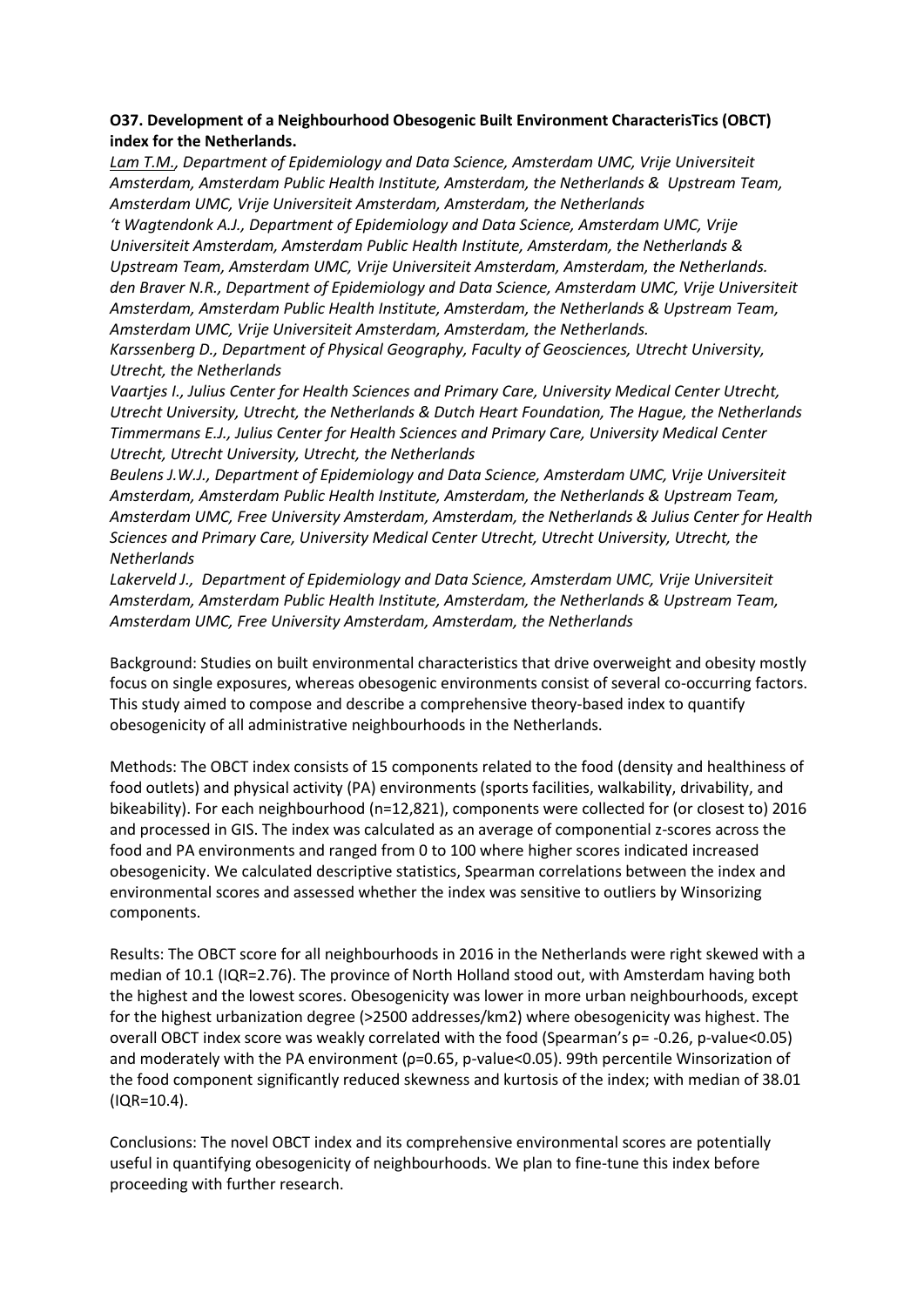## **O38. Tuberculosis risk among people with diabetes mellitus in Sub-Saharan Africa: a systematic review.**

*Obels I., Radboud University Nijmegen, Nijmegen, The Netherlands Ninsiima S., Makerere University College of Health Sciences, Kampala, Uganda Critchley J.A., Population Health Research Institute, St George's, University of London, London, UK Huangfu P., Population Health Research Institute, St George's, University of London, London, UK*

Background: People with diabetes mellitus (DM) have a higher tuberculosis (TB) risk, but the evidence from sub-Saharan Africa (SSA) was scarce until recently and not included in earlier global summaries. Therefore, this systematic review aims to determine the risk of active TB disease among people with DM in SSA and whether HIV alters this association.

Methods: Medline, Embase, CINAHL, Web of Science, Global Health and African Index Medicus were searched between January 1980 and February 2021. Cohort, case-control and cross-sectional studies from SSA, which assessed the association between DM and active TB, were included if adjusted for age. Two researchers independently assessed titles, abstracts, full texts, extracted data and assessed the risk of bias. Estimates for the association between DM and TB were summarised using a random effects meta-analysis. PROSPERO: CRD42021241743.

Results: Nine eligible studies were identified, which reported on 110,905 people from 5 countries. Individual study odds ratios (OR) of the TB–DM association ranged from 0.88 (95% CI 0.17–4.58) to 10.7 (95% CI 4.5–26). The pooled OR was 2.77 (95% CI 1.90–4.05). High heterogeneity was reduced in sensitivity analysis (from  $1^2$  = 57% to  $1^2$  = 6.9%), by excluding one study which ascertained DM by HbA1c. Risk of bias varied widely between studies, especially concerning the way in which DM status was determined.

Conclusions: There is a strong positive association between DM and active TB in SSA. More research is needed to determine whether HIV, a key risk factor for TB in SSA, modifies this relationship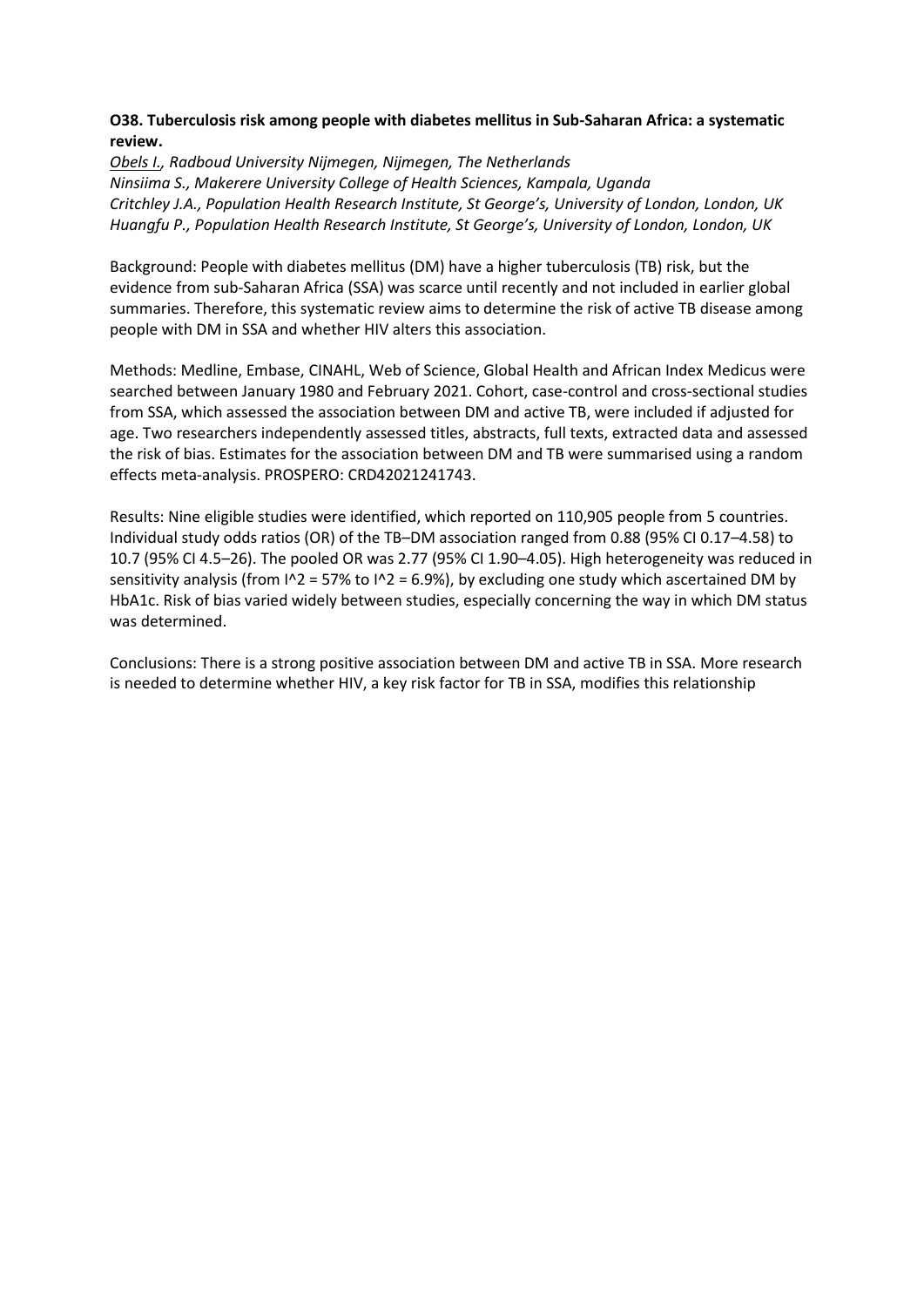## **O39. Dairy Product Consumption in Relation to Incident Prediabetes and Longitudinal Insulin Resistance in the Rotterdam Study.**

*Slurink I.A.L., Department of Medical and Clinical Psychology, Center of Research on Psychological Disorders and Somatic Diseases (CORPS), Tilburg University, The Netherlands Voortman T., Department of Epidemiology, Erasmus MC, University Medical Center Rotterdam Ochoa-Rosales R., Department of Epidemiology, Erasmus MC, University Medical Center Rotterdam Ahmadizar F., Julius Global Health, University Utrecht Medical Center*

*Kavousi M., Department of Epidemiology, Erasmus MC, University Medical Center Rotterdam Kupper N., Department of Medical and Clinical Psychology, Center of Research on Psychological Disorders and Somatic Diseases (CORPS), Tilburg University*

*Smeets T., Department of Medical and Clinical Psychology, Center of Research on Psychological Disorders and Somatic Diseases (CORPS), Tilburg University*

*Soedamah-Muthu S.S., Department of Medical and Clinical Psychology, Center of Research on Psychological Disorders and Somatic Diseases (CORPS), Tilburg University*

Evidence suggests neutral or moderately beneficial effects of dairy intake on type 2 diabetes mellitus risk. We examined associations between dairy intake with prediabetes risk and longitudinal insulin resistance, early phases of type 2 diabetes. We included 6770 participants (aged 62 ± 4 years, 59% female) free of (pre-)diabetes at baseline from the Rotterdam Study. Baseline dairy intake was measured using food frequency questionnaires. Data on prediabetes (fasting blood glucose 6.1–6.9 mmol/L or non-fasting 7.7–11.1 mmol/L) and the homeostatic model assessment of insulin resistance (HOMA-IR) were available from 1993–2015. Associations were analyzed using Cox proportional hazard models and linear mixed models. During a mean follow-up of 11.3 ± 4.8 years, 1139 incident prediabetes cases were documented (18.8%). In models adjusting for sociodemographic, lifestyle and dietary factors, a higher intake of high-fat yogurt was associated with lower prediabetes risk (HRserving/day 0.67, 0.51–0.89). In addition, a higher intake of high-fat milk was associated with lower prediabetes risk (HRserving/day 0.88, 0.79–0.99). Associations were found for low-fat dairy, low-fat milk and total cheese with a higher prediabetes risk (HRserving/day ranging from 1.05–1.07). Associations with HOMA-IR were similar to prediabetes for high-fat yogurt, low-fat dairy and low-fat milk. In conclusion, a higher intake of high-fat yogurt was associated with a lower prediabetes risk and lower longitudinal insulin resistance. Additionally, high-fat milk was associated with a lower prediabetes risk. Some low-fat dairy types were positively associated with these outcomes. Studies are needed to confirm associations and to examine the influence of confounding by population characteristics.